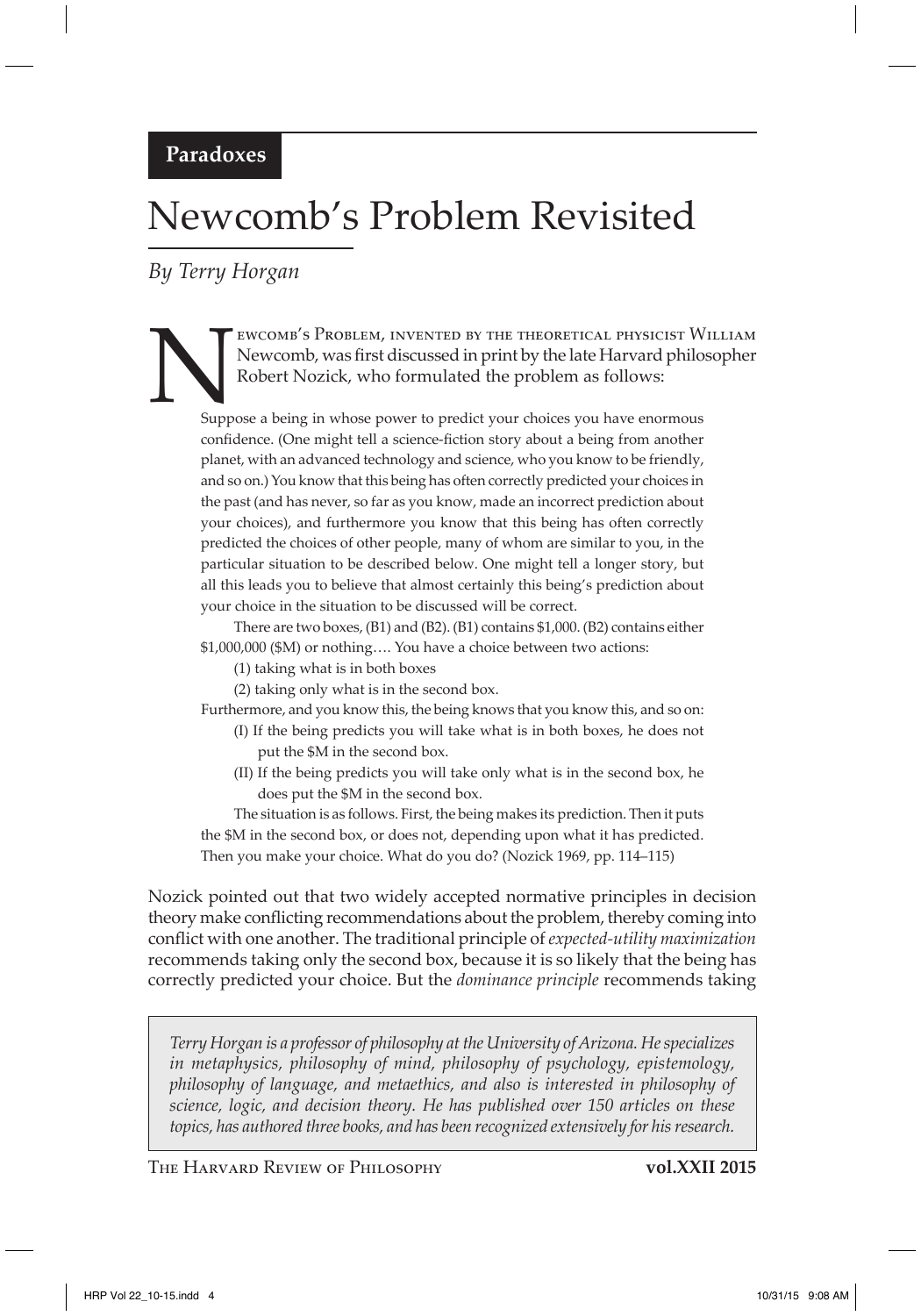both boxes, since (a) the current state of box 2 is causally independent of your choice and (b) you inevitably do beter by \$1,000 by taking both boxes. Nozick showed great respect for this problem. He also seemed to be inclined towards taking both boxes in the official version of the problem, but taking only the second box in the "limit case" version in which it is stipulated that the being infallibly predicts your choice.

Meanwhile, although there are many one-boxers among philosophers at large (and many two-boxers too), philosophers who work on the foundations of decision theory have been almost unanimous in advocating the two-box solution. Also, in the wake of Newcomb's problem there have been various proposals for re-defning the decision-theoretic notion of expected utility in such a way that the two-box choice turns out to have higher expected utility, under the revised defnition, than the one-box choice. Traditional decision theory, the kind Nozick was addressing in his paper, has come to be called *evidential* decision theory; and the various versions of two-box-recommending decision theory are subsumed under the rubric of *causal* decision theory.

One version of traditional decision theory, in the form advocated by Jeffrey (1965), goes as follows. Let an agent know (i) that states  $S_{1},...,S_{n}$  are mutually exclusive and jointly exhaustive possible states of nature, (ii) that acts  $A_{1},...,A_{m}$  are mutually exclusive and jointly available acts, and (iii) for each act  $A_{i}$ and state  $S_{\gamma}$  O<sub>i,j</sub> is the known outcome that would result from performing act A<sub>i</sub> if state S<sub>i</sub> obtained. For each such outcome, let  $u(O_{i,j})$  be the *utility* of  $O_{i,j}$  for the agent, as measured on an interval scale. Jefrey defnes expected utility this way:

$$
V(A_i) = \sum_i \text{prob}(S_i | A_i) \cdot u(O_{i,j})
$$

I.e.,  $V(A<sub>i</sub>)$  is the weighted sum of the respective utilities of act  $A<sub>i</sub>$  under the respective states  $S_{1},...,S_{n'}$  with the utility of each outcome  $O_{i,j}$  being weighted by the conditional probability of state  $S<sub>j</sub>$  given act  $A<sub>i</sub>$ .

There are various versions of causal decision theory. A version proposed by Gibbard and Harper (1978) defines expected utility not as  $V(A_i)$  but instead this way:

$$
U(A_i) = \sum_{j} \left[ \text{prob}(A_i \square \rightarrow S_j) \cdot u(O_{i,j}) \right]
$$

This is a different weighted sum of the respective utilities of act  $A_i$  under the respective states  $S_{1},...,S_{n}$ ; the utility of each outcome  $O_{i,j}$  is now weighted not by the conditional probability of  $S_i$  given  $A_i$ , but instead by the probability of the counterfactual conditional  $(A_i \rightharpoonup S_j)$ . As applied to Newcomb's problem, the idea is this: because each possible state of box 2 is causally independent of the agent's chosen act,  $prob(A_i \square \rightarrow S_j) = prob(S_j)$  for each available act and each possible state of box 2. Under this condition, two-boxing is guaranteed to have higher expected utility than one-boxing.

In Horgan (1981) I argued in favor of one-boxism. After formulating both two-box reasoning and one-box reasoning using counterfactual conditionals, I pointed out that whereas the two-box argument presupposes what David Lewis (1979) called the "standard resolution" of the vagueness of counterfactuals, the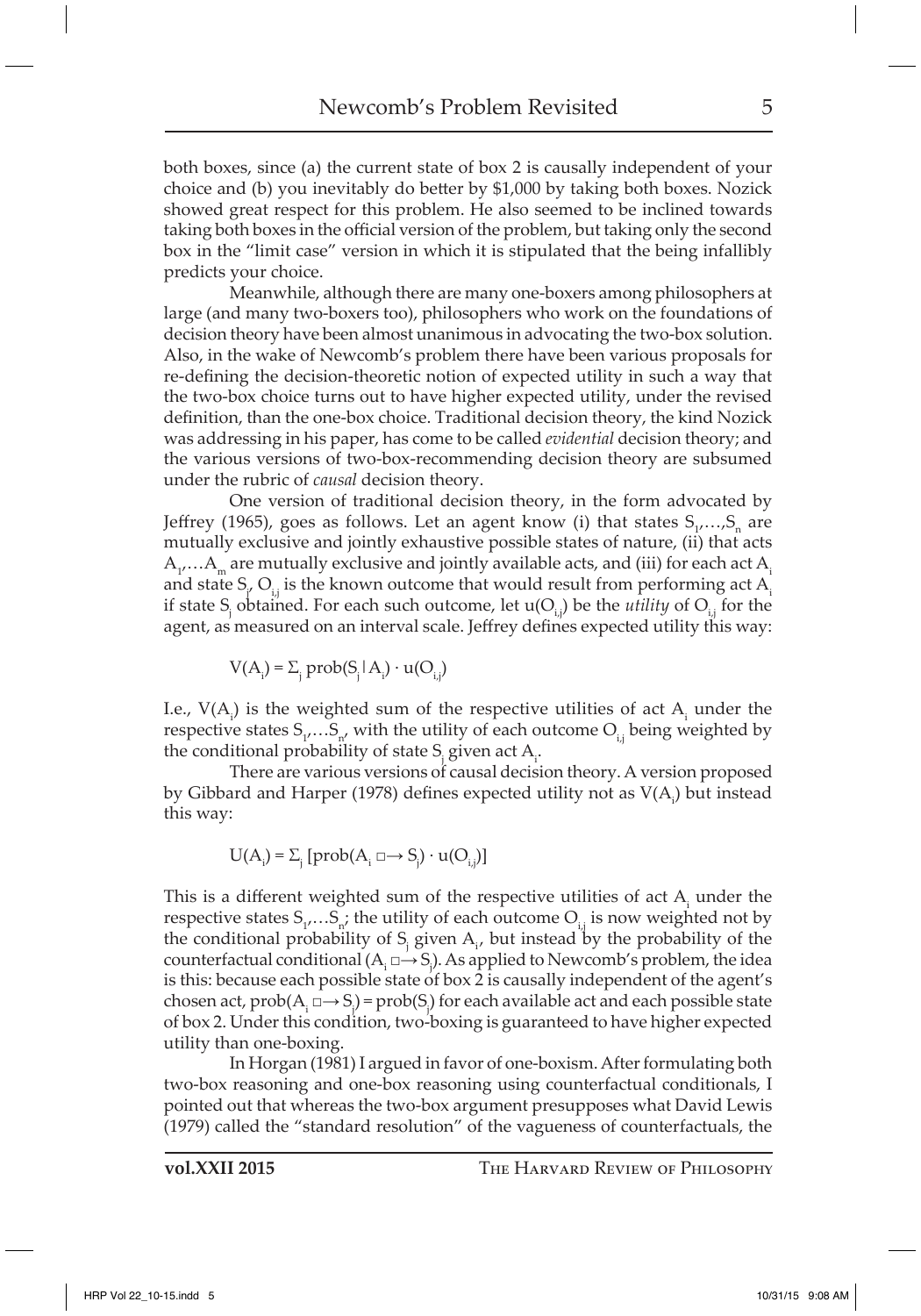one-box argument instead presupposes what Lewis (1979) called the "backtracking resolution" of the vagueness of counterfactuals. I then argued that the backtracking resolution is appropriate for practical decision-making in Newcomb's problem, and that the standard resolution is not—and hence that practical rationality requires one-boxing.

I subsequently came to believe, however, that my argument in Horgan (1981) was essentially just a somewhat embellished version of the very one-boxer reasoning that two-boxers repudiate. I reluctantly came to agree with David Lewis (1981) that the debate between one-boxers and two-boxers is a hopeless stalemate—a view I embraced in Horgan (1985). I was still a one-boxer, though, and Lewis was a two-boxer—even though we were in agreement that the debate is a stalemate. Today I am still a one-boxer and I still regard the debate as a stalemate, but I do have some new things to say about the problem.

#### *I. A new one-box argument*

Here I will propose new reconstructions of what I take to be the basic intuitive reasoning that leads to the one-box conclusion in Newcomb's problem—frst a formulation for the limit case in which it is stipulated that the chooser knows *for sure* that the predictor has correctly predicted what the chooser will do, and then a formulation for the official version in which it is stipulated that the chooser knows it to be *extremely probable* that the predictor has predicted the chooser's action correctly.

Let *P* be a standard matrix specifcation *P* of a decision problem: *P* specifies that (a) acts  $A_1,...,A_m$  are those open to the agent, and the agent knows this; (b) states  $S_{1},...,S_{n}$  are mutually exclusive and jointly exhaustive possible states of the world, and the agent knows this; and (c) for each act  $A_i$  and state  $S_{\gamma}$  the agent knows that if she performed  $A_i$  and  $S_i$  obtained, then the outcome would be Oij. I now introduce some notions that will prove useful below. Let the *complete act/outcome scenario-partition* C(*P*), for the decision problem *P*, be the unique set of scenarios comprising all and only the (mutually exclusive) scenarios of the form (Ai & Sj & Oij) that arise from *P*. And let a *canonically selectional scenario-partition* (for short, a CS scenario-partition), for the decision problem *P*, be a set *S* such that (i) *S* is a subset of  $C(P)$ , and (ii) for each act  $A_i$  in *P*, *S* contains exactly one Ai -involving scenario from C(*P*).

In addition, let *act-independent knowledge* (AIC knowledge), for a given decision problem *P*, be knowledge that is possessed by the chooser in *P* in a way that does not depend on any evidence that the chooser in *P* might possess concerning which act the chooser will perform.

Consider now the limit-case version of Newcomb's problem: by stipulation, the chooser knows that the predictor has actually predicted what the chooser will do. My proposed formulation of the reasoning in favor of choosing only box 2 is this:

#### *Limit-case one-box argument*:

- L1.I have act-independent knowledge that I will act in the manner predicted.
- L2.If I have act-independent knowledge that I will act in the manner predicted, then the only CS scenario-partition each of whose members is consistent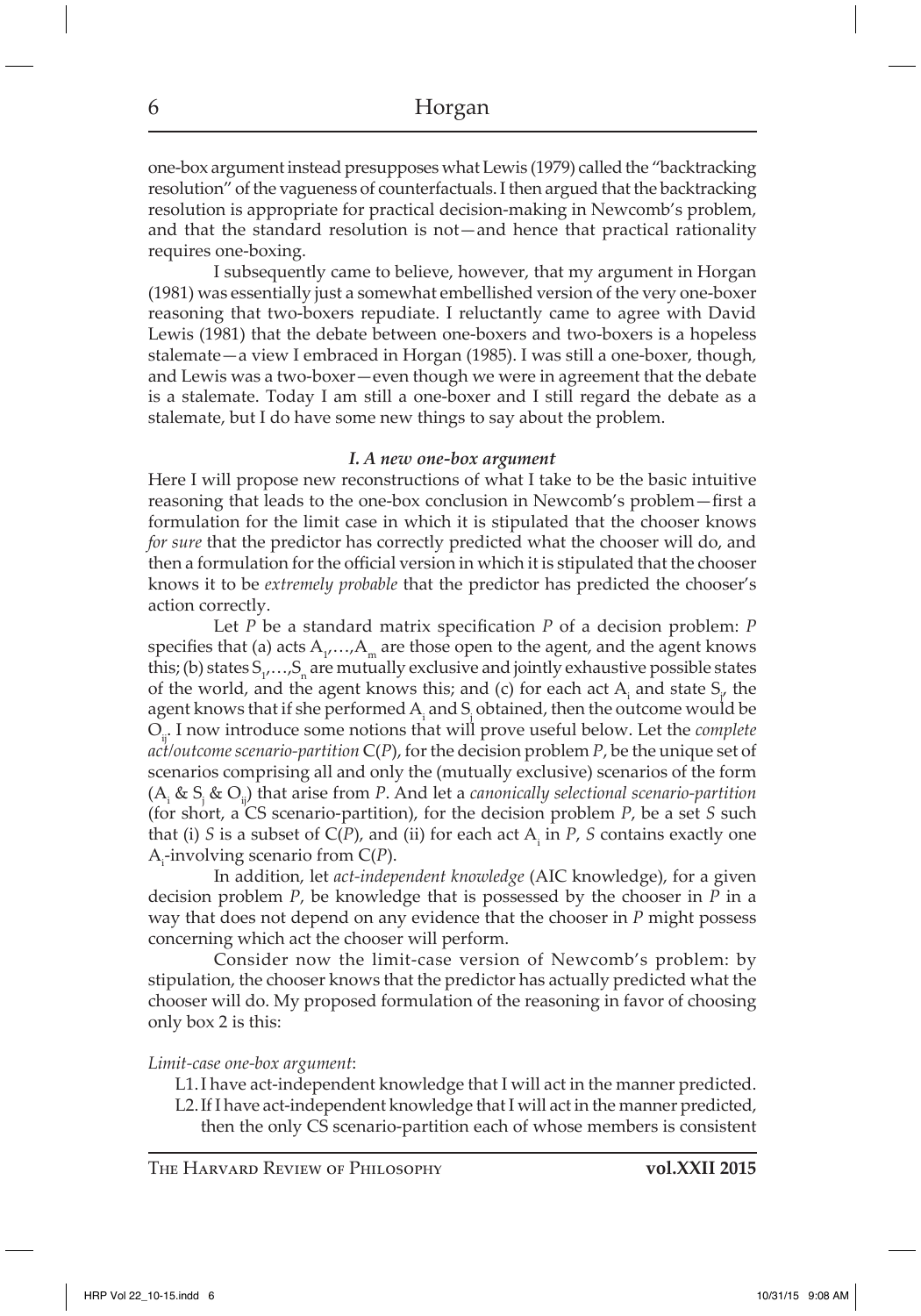with my act-independent knowledge is the partition comprising the following two scenarios: (i) I choose only box 2 and obtain \$1 million, and (ii) I choose both boxes and obtain \$1,000.

## Hence,

- L3.The only CS scenario-partition each of whose members is consistent with my act-independent knowledge is the partition comprising the following two scenarios: (i) I choose only box 2 and obtain \$1 million, and (ii) I choose both boxes and obtain \$1,000.
- L4.I prefer scenario (i) to scenario (ii).
- L5. If there exists a CS scenario-partition  $S$ , and an act  $A_i$  open to me, such that (a) *S* is the only CS scenario-partition each of whose component scenarios is consistent with my act-independent knowledge, and (b) I prefer the  $A_i$ involving scenario in *S* to every other scenario in *S*, then practical rationality requires me to perform  $A_i$ .

#### Hence,

L6.Practical rationality requires me to choose only box 2.

Consider next the standard version of Newcomb's problem: by stipulation, the chooser knows that it is extremely probable that the predictor has actually predicted what the chooser will do. My proposed formulation of one-box reasoning for this generalized version is this:

### *Generalized one-box argument*:

- G1. I have act-independent knowledge that it is extremely probable that I will act in the manner predicted.
- G2. If I have act-independent knowledge that it is extremely probable that I will act in the manner predicted, then the only CS scenario-partition each of whose members is consistent with what I currently act-independently know to be extremely probable is the partition comprising the following two scenarios: (i) I choose only box 2 and obtain \$1 million, and (ii) I choose both boxes and obtain \$1,000.

### Hence,

- G3.The only CS scenario-partition each of whose members is consistent with what I act-independently know to be extremely probable is the partition comprising the following two scenarios: (i) I choose only box 2 and obtain \$1 million, and (ii) I choose both boxes and obtain \$1,000.
- G4.I strongly prefer scenario (i) to scenario (ii).
- G5. If there exist a CS scenario-partition *S*, and an act A<sub>i</sub> open to me, such that (a) *S* is the only CS scenario-partition each of whose component scenarios is consistent with what I act-independently know to be extremely probable, and (b) I strongly prefer the A<sub>i</sub>-involving scenario in *S* to every other scenario in *S*, then practical rationality requires me to perform  $A_i$ .

### Hence,

6. Practical rationality requires me to choose only box 2.

As I said at the outset, these formulations of one-box reasoning now seem to me to do well at reconstructing the fundamental line of thought that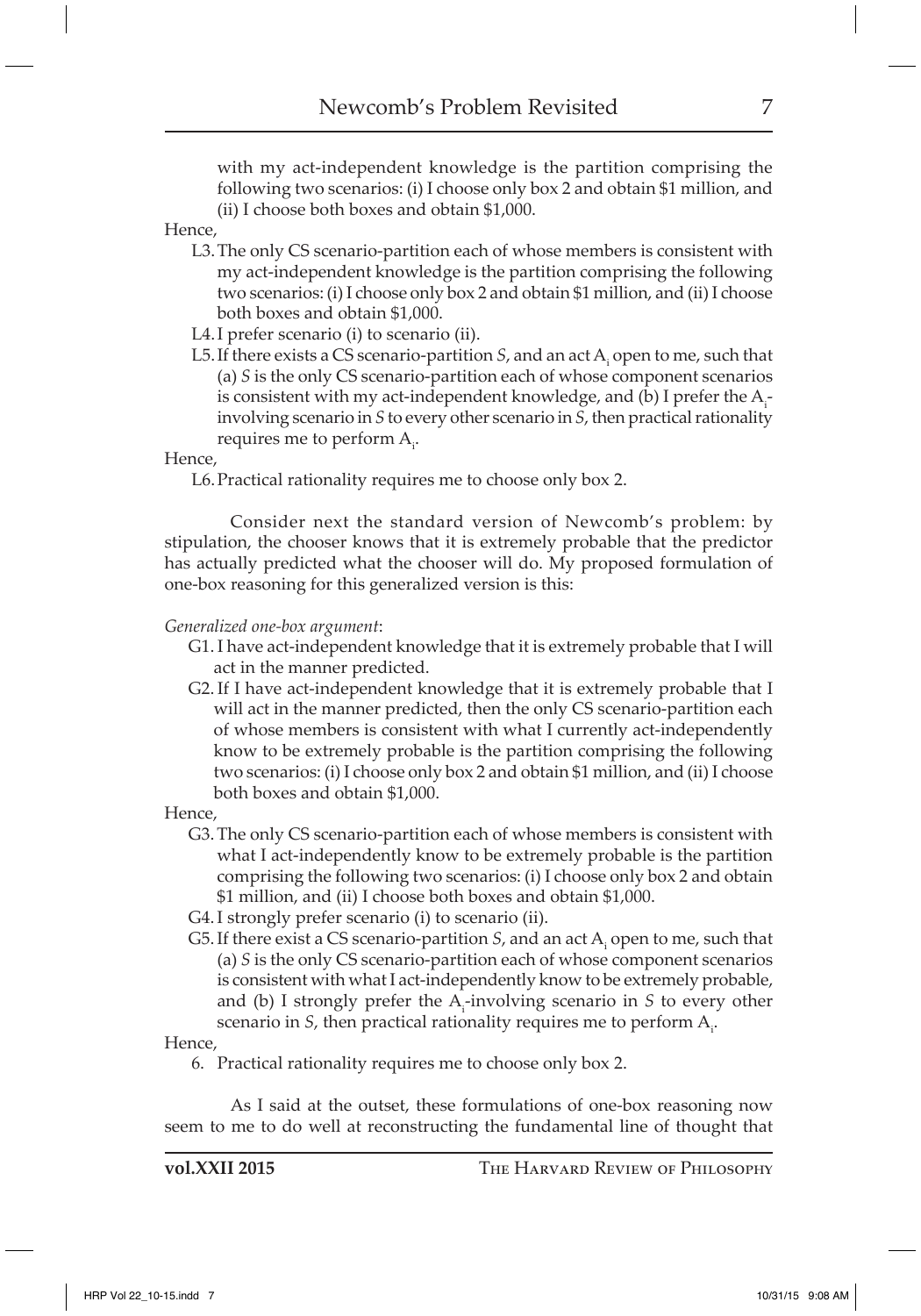underlies the pre-theoretic intuition that practical rationality requires taking only box 2. This seems so to me even though it has required some careful and deliberate refection on my part to craft these formulations, and to articulate the key notions they employ—viz., the notion of a CS scenario-partition, and the notion of act-independent knowledge. Intuitive appreciation of the fundamental rationale for one-boxing, like other kinds of intuitive judgment, may well rest in part upon considerations that one need not be readily able to articulate explicitly. (The same goes, for instance, for intuitive appreciation of the applicability or non-applicability of a given general concept—e.g., the concept of knowledge or the concept of water—to some actual or hypothetical concrete scenario—e.g., a Getier scenario, or a Twin Earth scenario.) Highly pertinent to the intuitive appeal of the one-box choice is the fact that the chooser *knows* how good the predictor is vis-à-vis the chooser herself in her current situation—and, moreover, the chooser knows this independently of any evidence she might possess concerning which action she will perform. My proposed formulations atempt to make explicit just how these facts are pertinent.

The two arguments here formulated neither assert nor presuppose that the agent's choice in Newcomb's problem will causally infuence the state of box 2. That is a good thing, since clear-headed one-box reasoning should be entirely consistent with the fact—known by the agent—that there is no such causal infuence.

The two arguments eschew the use of act-to-state or act-to-outcome conditional statements—either counterfactual conditionals or material conditionals. That is a good thing too, in my view. The fundamental rationale for the one-box position seems to me now not to depend upon such conditionals. This alters—and I think clarifes—the dialectical structure of the dispute between one-boxers and two-boxers. Contrary to what I maintained in Horgan (1981), the dispute is not fundamentally about whether one should use standard-resolution counterfactuals or instead should use backtracking counterfactuals when doing practical deliberation concerning Newcomb's problem.

Two normative principles fgure in the arguments above—principles L5 and G5. Both are intuitively powerful. Indeed, I maintain that both are partly *constitutive* of the notion of practical rationality. I do not believe, however, that this fact leads to a clean victory for one-boxism over two-boxism. On the contrary, not only do I continue to believe that Newcomb's problem is a stalemate (a view I have held since Horgan 1985), but also I now think that Newcomb's problem is what I call a "deep antinomy of practical reason." (See Section 2 below.)

Normative principle G5 employs the notion of something's being *extremely probable*, and the notion of one thing's being *strongly preferred* to another. Both notions are qualitative, not quantitative. Something can be extremely probable without having any quantitative probability at all, either known or unknown. Likewise, one thing can be strongly preferred to another without either of the two things having any quantitative utility at all, either known or unknown (i.e., without either of the two things having desirabilities for the agent that conform to some interval-scale or ratio-scale measure that is unique up to linear transformations). This is for the best, in my view, for two interconnected reasons. First, I maintain that it is only in rare and special circumstances that real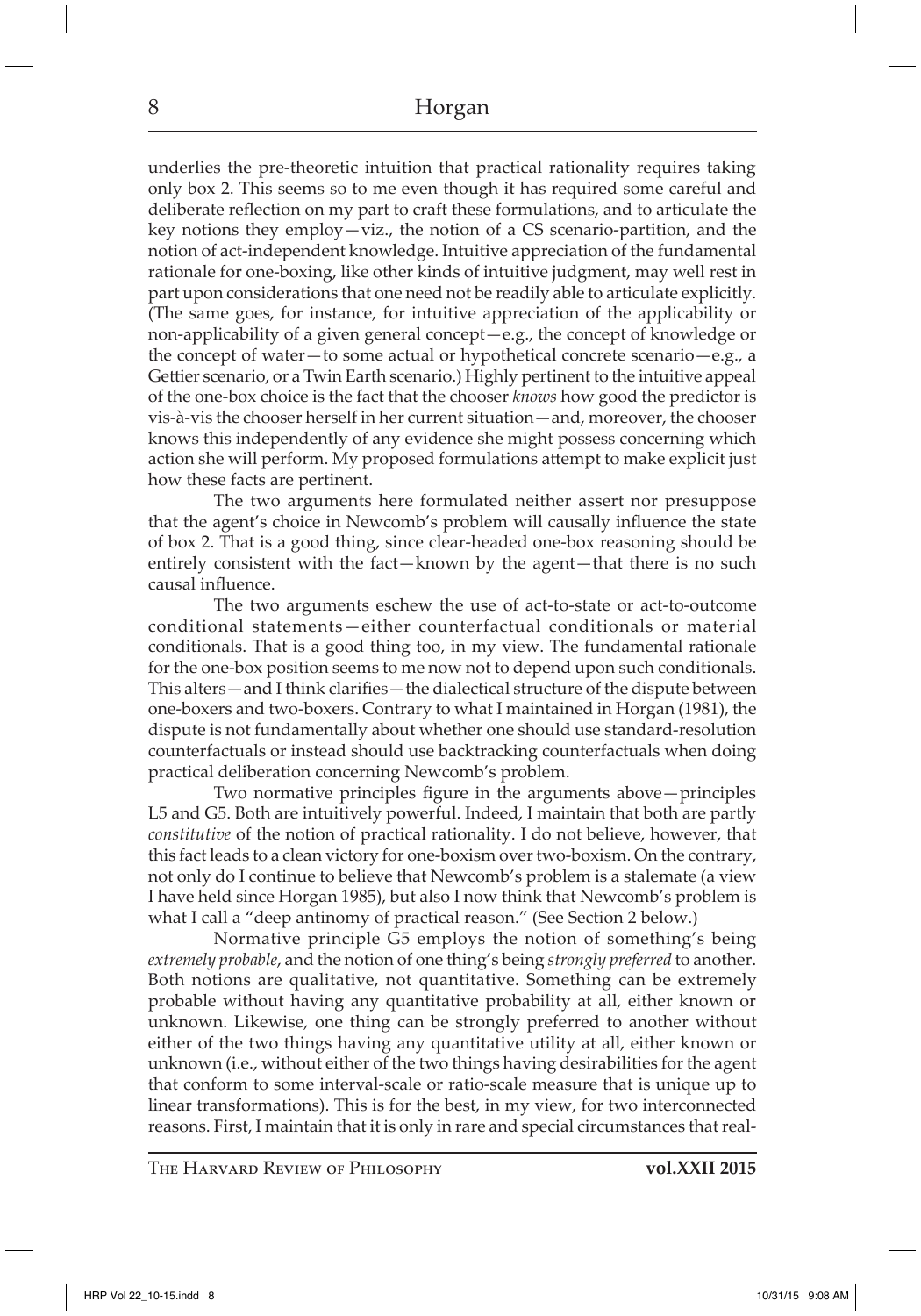life decision problems are such that the potential states of nature have quantitative probabilities and the outcomes of the act/state pairs have quantitative utilities. Second, normative standards governing pragmatic rationality often apply to real-life decision problems that lack quantitative probabilities of states and/ or lack quantitative utilities of outcomes. (The general version of Newcomb's problem is a case in point: although the agent perhaps has quantitative utilities that are linear with the monetary values of the potential outcomes, the scenarios in the complete act/outcome scenario-partition possess only *qualitative* degrees of likelihood—some states being extremely probable, others being extremely improbable.)

In decision problems where the states and outcomes, respectively, *do* have known quantitative probabilities and known quantitative utilities, another normative principle becomes applicable that is a quantitative analogue of the qualitative principle G5—viz., the principle of expected-utility maximization in pre-causal decision theory, where expected utility is defned the traditional way via conditional probabilities of states given acts:  $V(A_i) = \sum_j [prob(S_i | A_i) \cdot u(O_{ij})]$ . This principle too, I maintain, is partly constitutive of the notion of practical rationality—even though it only becomes applicable in decision problems where the states and outcomes have known quantitative probabilities and outcomes. That happens, for example, in versions of Newcomb's problem in which some specific, sufficiently high, quantitative probability is specified for the proposition that the being has correctly predicted the agent's action. But any such quantitative version of Newcomb's problem, I think, again constitutes a deep antinomy of practical reason, as discussed in the next section.

*II. Newcomb's problem as a deep antinomy of practical reason* Robert Nozick begins his seminal paper on Newcomb's problem with this epigraph, a quotation from Kant's *Critique of Pure Reason*:

Both it and its opposite must involve no mere artifcial illusion such as at once vanishes upon detection, but a natural and unavoidable illusion, which even after it has ceased to beguile still continues to delude though not to deceive us, and which though thus capable of being rendered harmless can never be eradicated. Immanuel Kant, *Critique of Pure Reason*, A422, B450

Kant is here describing the antinomies of pure reason, as he construes them. For him they are illusions—albeit unavoidable ones—because they allegedly arise from the illicit tendency to try to reason about noumenal reality.

The term 'antinomy' literally means the mutual incompatibility, real or apparent, of two laws. We can distinguish three distinct kinds of potential antinomy, each of which fits this generic characterization. Let an antinomy of *type 1* have the features Kant has in mind: it is an unavoidable illusion, and it stems from the illicit tendency to try applying to noumenal reality certain categories of pure reason that cannot legitimately be so deployed. Let an antinomy of *type 2* have the features explicitly cited in the passage that Nozick uses as his epigraph—whether or not one embraces any of Kant's doctrines about the putative noumenal/phenomenal divide and about the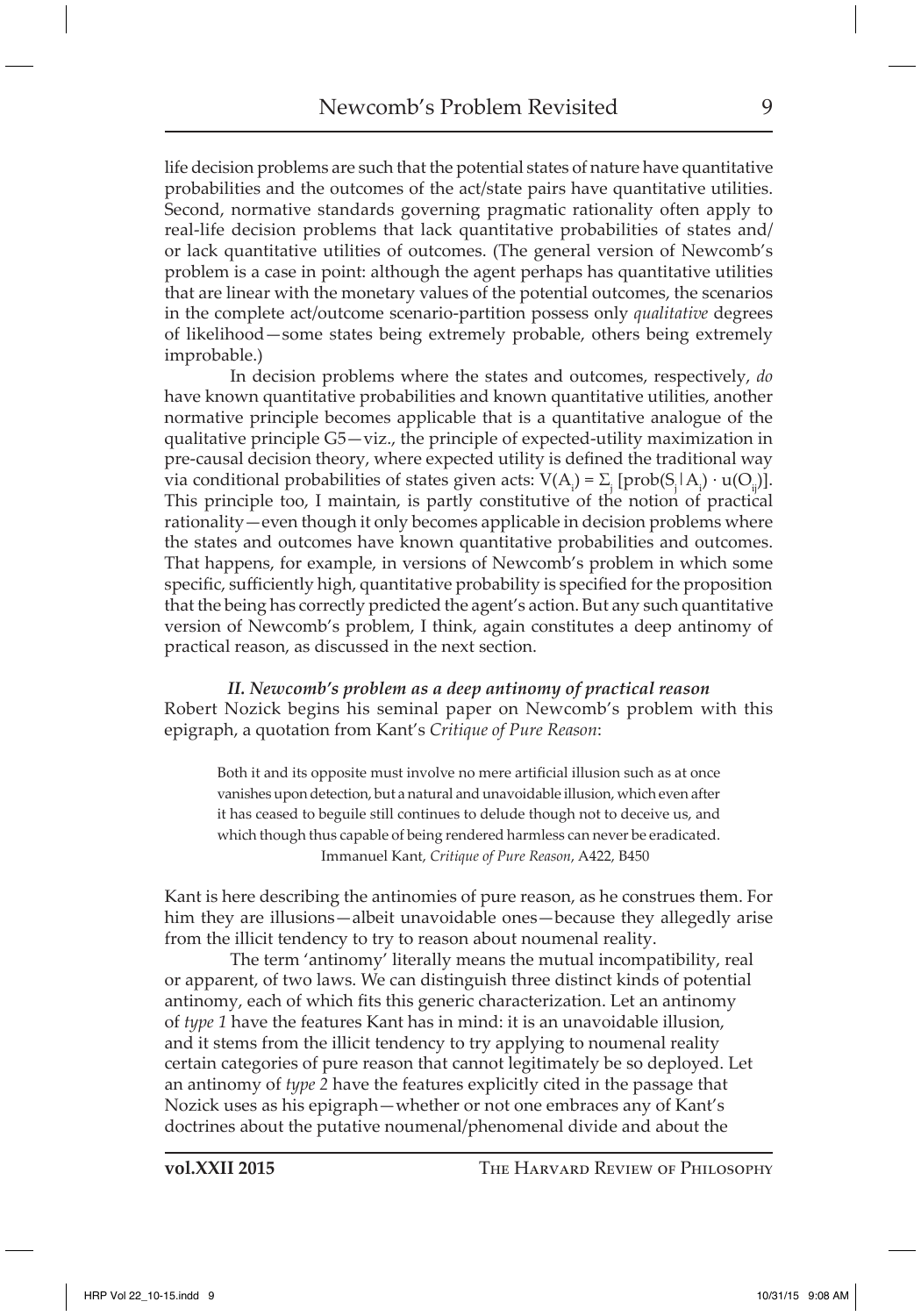putative unknowability of the noumenal realm, and whether or not one construes the unavoidable illusion as arising from an illicit atempt to reason about noumenal reality. (Type 1 antinomies are thus a sub-species of type 2 antinomies.) Let an antinomy of *type 3* be a real— not merely apparent, not illusory—incompatibility between two or more normative principles, each of which is partly constitutive of some particular concept. I will call antinomies of type 3, if such there be, *deep* antinomies; this label underscores their nonillusory nature.

Nozick embraces two-boxism in his paper, which commits him to the contention that it is sometimes a requirement of pragmatic rationality to choose an act that fails to possess maximal expected utility (given the standard defnition of expected utility at the time Nozick was writing, prior to the advent of causal decision theory). He embraces two-boxism on the grounds that if one available act is dominant in a matrix formulation of a decision problem, and the states in the matrix are causally independent of the acts, then practical rationality requires performing the dominant action. (This principle dictates taking two boxes in Newcomb's problem, even though taking one box maximizes expected utility as it was then understood.) He also maintains, though, that the advocate of two boxing owes an explanation why two-boxing is not *clearly* the rationally required act in Newcomb's problem, given that there are (he alleges) other decision problems where the pertinent dominance principle is clearly applicable and (traditional) expected-utility maximization is clearly mistaken. Putative cases of the later kind include the hypothetical decision problem in which one desires to take up smoking, and one knows both (a) that smoking has no tendency to cause lung cancer, and (b) that there is a heritable gene whose presence in people who desire to take up smoking has a strong tendency to cause them to take it up, and whose absence in such people has a strong tendency to cause them to refrain from taking it up. It is clear, allegedly, that here practical rationality dictates taking up smoking, even though refraining from smoking is the act that maximizes (traditional) expected utility. Concerning the diference between such putatively clear cases and Newcomb's problem, Nozick writes:

What then is the diference that makes some cases clear and Newcomb's example unclear, yet does not make a diference to how the cases should be decided? Given my account of what the crucial factors are (infuence, and so on), my answer to this question will have to claim that the clear cases are clear cases of no infuence…, and that in Newcomb's example there is the *illusion* of influence. The task is to explain in a sufficiently forceful way what gives rise to this illusion so that, even as we experience it, we will not be deceived by it. (Nozick 1969, p. 136)

He offers us a story about why/how the illusion tends to arise, and he intimates (without ever quite saying explicitly) that this illusion strongly tends to persist even once it is recognized to be an illusion—all in close alignment with Kant's remarks in the epigraph passage. In short, Nozick treats Newcomb's problem as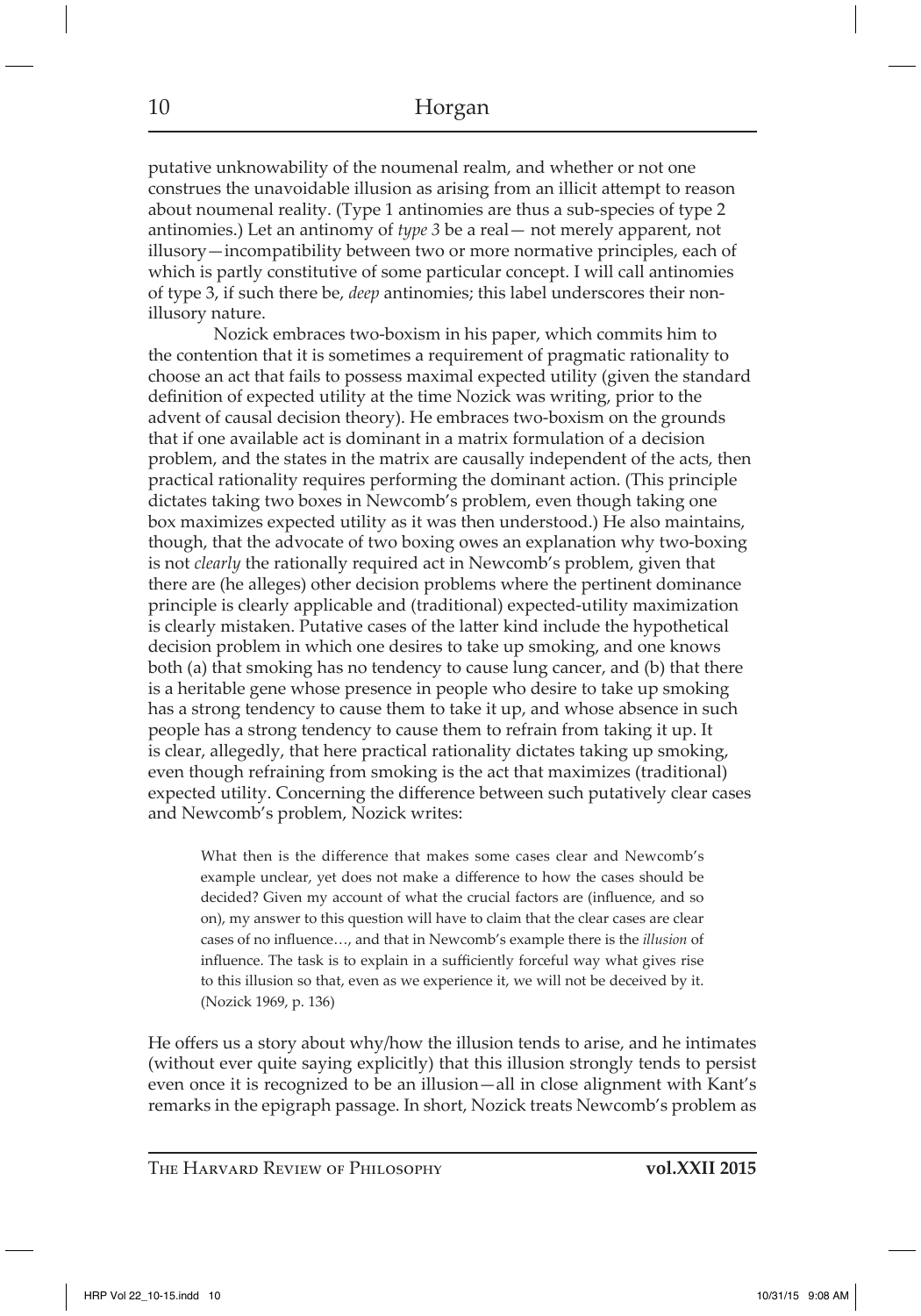an antinomy of type 2, resulting from the illusion that one's choice will causally infuence the state of box 2.

I applaud Nozick's thought that one-box intuitions should be treated with serious philosophical respect. It is unfortunate, I think, that so much of the recent philosophical literature on the foundations of decision theory repudiates one-box intuitions out of hand and treats the two-box choice as obviously and unproblematically the only rationally appropriate choice. Moreover, I need not deny that there is a strong tendency—at least in some people—to experience an illusion of infuence in Newcomb's problem. Nor need I deny that this tendency can contribute to the intuitive appeal of one-boxism.

Nonetheless, I deny that that the psychological pull of one-boxism rests merely, or primarily, on a putative illusion of infuence. On the contrary, I maintain that the fundamental rationale for the one-box choice is provided by the two normative principles I set forth in Section 1: principle L5 (applicable to the limit-case version of Newcomb's problem, in which the agent knows for sure that the being has correctly predicted what the agent will choose), and principle G5 (applicable to the original version, in which the agent knows that it is extremely probable that the predictor has correctly predicted the agent's choice). Likewise, for versions of Newcomb's problem in which some specifc quantitative probability is specifed concerning the predictor's having predicted correctly in the present case (and in which it is stipulated or assumed that the agent has quantitative interval-scale or ratio-scale utilities that are linear with the monetary values of the outcomes of the act/state pairs), the applicable normative principle—a quantitative analogue of the qualitative principle G5—is the principle requiring the agent to choose an act that maximizes expected utility as traditionally defined, i.e., the quantity  $V(A_i) = \sum_j [prob(S_i | A_i) \cdot u(O_{ij})].$ 

None of these three normative principles assumes or presupposes that the agent can infuence the state of box 2. On the contrary, the principles are intuitively very plausible in and of themselves, even for cases (like Newcomb's problem) where the agent is—or anyway *should* be—fully cognizant that the available acts cannot have any causal infuence on which of the pertinent states of nature obtains. (The same is true, I maintain, for suitably "cleaned up" versions of cases like the one in which lung cancer is known to be caused not by smoking but by a gene that also causes a strong tendency to take up smoking—as I argued in Horgan (1981). Cleaning up the lung cancer case, for instance, requires stipulating that a *felt desire* to take up smoking, no mater how intense, does not provide any signifcant evidence that one will get lung cancer—even though actually *taking up* smoking supposedly does provide strong evidence for that claim.)

Also intuitively very plausible, I readily acknowledge, are several principles that recommend two-boxing in Newcomb's problem. Let an act  $A_{i'}$ in a matrix formulation of a decision problem, be *qualitatively dominant* in that problem just in case (i) for each state  $S_j$  in the problem, the outcome of  $A_i$  under  $S_j$ is at least as preferable to the agent as the outcome of any other act under  $S_{i'}$  and (ii) for some state  $S_k$  in the problem, the outcome of  $A_i$  under  $S_i$  is more preferable to the agent than the outcome of any other act under state  $S_k$ . Likewise, if the outcomes of the act/state pairs have utilities for the agent on an interval scale or a ratio scale, then let act A<sub>i</sub> be *quantitatively dominant* in the given problem just in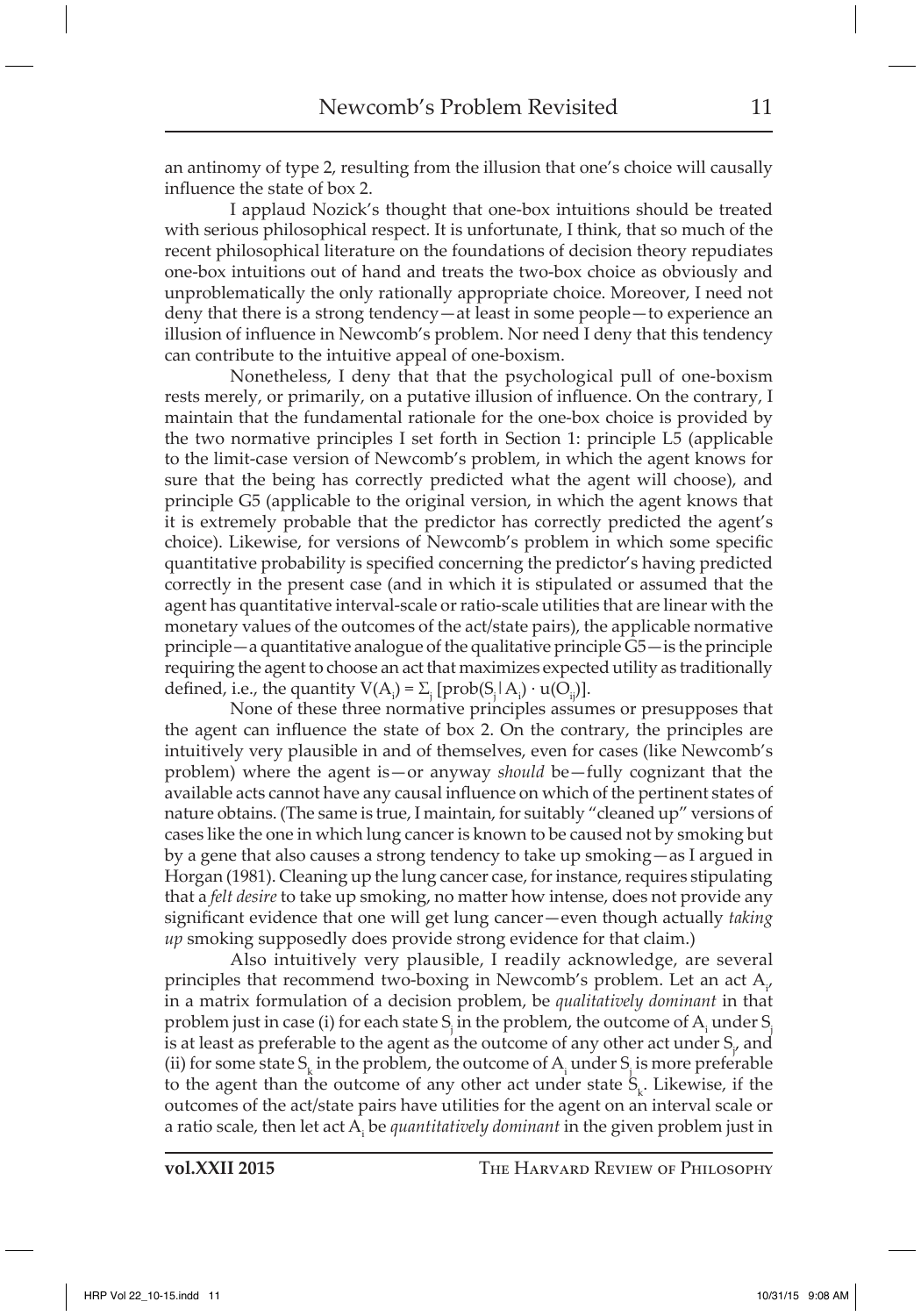case  $A_i$  satisfies the usual definition of dominance in decision theory — viz., (a) for each state S<sub><sub>i</sub></sub>, the outcome of A<sub>i</sub> under S<sub>i</sub> has a utility that is at least as high as the utility of the outcome of any other act under  $S_i$ , and (b) for some state  $S_k$ , the outcome of  $A_i$  under  $S_i$  has a utility that is higher than the utility of the outcome of any other act under  $S_k$ . The following two principles are both extremely plausible:

- Qualitative dominance given causal independence: If an act A<sub>i</sub> in a decision problem qualitatively dominates all the other acts, and the states are causally independent of the acts, then practical rationality requires performing act A<sub><sub>i</sub>.</sub>
- Quantitative dominance given causal independence: If an act A<sub>i</sub> in a decision problem quantitatively dominates all the other acts, and the states are causally independent of the acts, then practical rationality requires performing act A<sub><sub>i</sub>.</sub>

Also extremely plausible, for decision problems in which the agent has pertinent quantitative probabilities in addition to interval-scale or ratio-scale utilities for the outcomes of the act/state pairs, is the normative principle requiring the agent to perform an act that has the maximal causal-decision-theoretic expected utility, U—where U is to be explicated by one or another version of causal decision theory. (Perhaps, for instance, U can be defned in Gibbard and Harper's way, thus:  $U(A_i) = \sum_i [prob(A_i \Box \rightarrow S_i) \cdot u(O_i)]$ , with the pertinent counterfactuals receiving a non-backtracking reading.) The principle of qualitative dominance given causal independence recommends taking two boxes in all versions of Newcomb's problem; the principle of quantitative dominance given causal dependence does so for all versions in which it is also stipulated or assumed that the agent has interval-scale or ratio-scale utilities that are linear with monetary outcomes; and the principle of U-maximization does so for all versions in which this later assumption is supplemented with specifc quantitative unconditional probabilities, for the agent, of the propositions "Box 2 contains \$1 million" and "Box 2 contains nothing." (Under the non-backtracking reading of the counterfactuals, prob(A,  $\Box \rightarrow S_i$ ) = prob(S<sub>i</sub>) for each A<sub>i</sub> and S<sub>i</sub>, supposedly whenever the states are causally independent of the acts.)

What explains the striking fact that, on one hand, the three normative principles mentioned two paragraphs ago are all intuitively highly plausible even when one holds in abeyance any illusion of causal infuence, while, on the other hand, the three normative principles mentioned in the preceding paragraph also are intuitively highly plausible? The proper explanation, I submit, is that *each of these principles is partly constitutive of the notion of pragmatic rationality*. This means that Nozick was right to intimate that Newcomb's problem is an antinomy. But it also means, contrary to Nozick, that it is not an antinomy of type 2; the confict in what the competing normative principles require does not arise from an illusion (and hence does not arise because the intuitive plausibility of the principles that dictate one-boxing is caused by an illusion of causal infuence). Rather, it is a type 3 antinomy—a *deep* antinomy, in which distinct normative principles that really are each partly constitutive of pragmatic rationality come into direct confict with one another. *That's* why Newcomb's problem is so maddeningly paradoxical!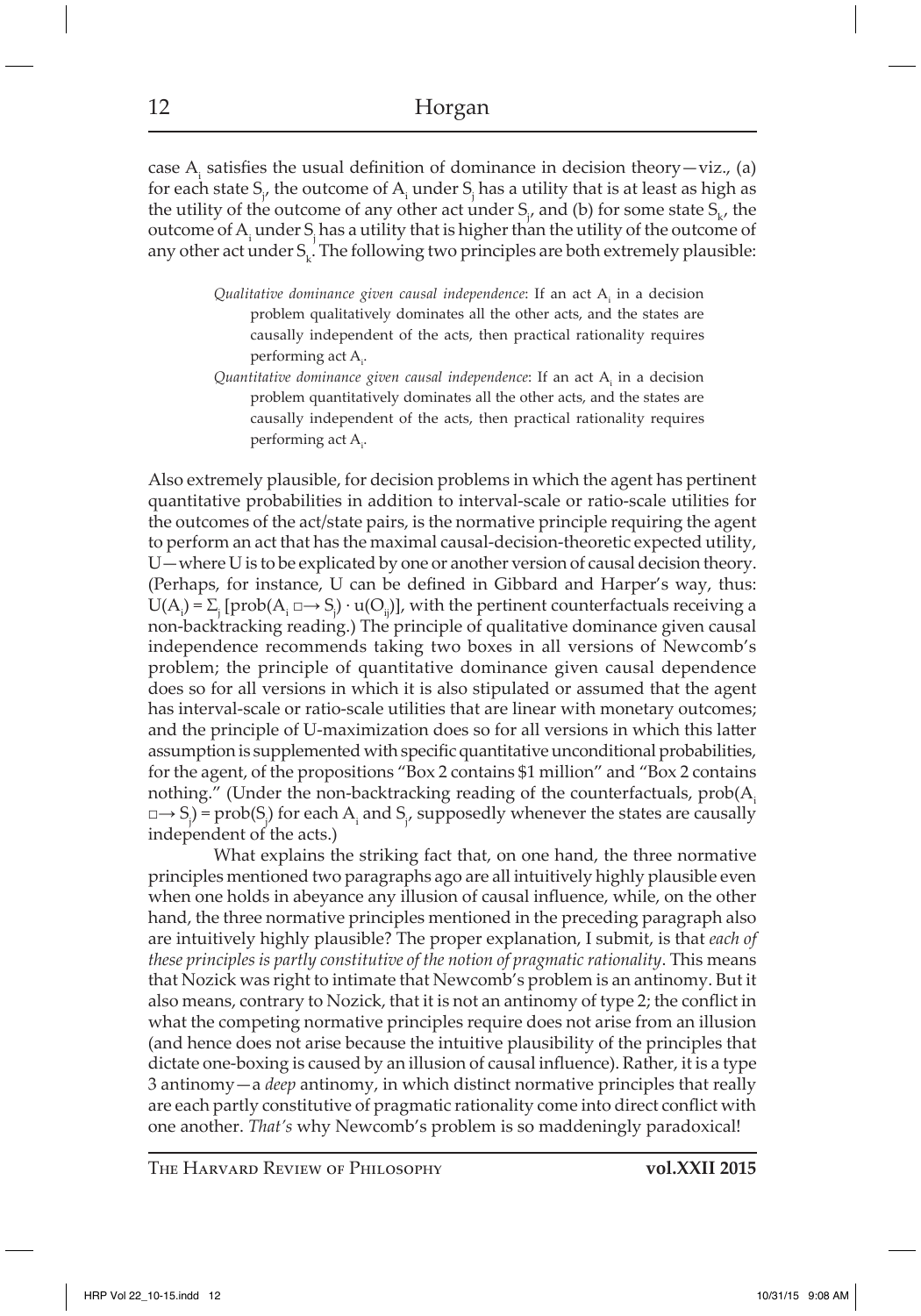What I am offering here, in support of the hypothesis that Newcomb's problem is a deep antinomy, is an abductive argument. This hypothesis, I claim, explains well some phenomena that call out for explanation—and provides a better explanation than do any alternative hypotheses. I have just mentioned one such phenomenon: the fact that all the above-mentioned normative principles are so strongly plausible intuitively, despite yielding conficting normative recommendations in some decision problems including Newcomb's problem.

Another related phenomenon also explained well by the deep-antinomy hypothesis is the fact that there is a roughly equal split, among people who are first confronted with Newcomb's problem, between those who initially opt for one-boxing and those who initially opt for two-boxing. That would be expected, if indeed there are normative principles partly constitutive of practical rationality that dictate one-boxing and there are other normative principles, also partly constitutive of practical rationality, that instead dictate two-boxing. Given the deep-antinomy hypothesis, both groups are deploying their conceptual competence with the notion of practical rationality making their initial judgments about Newcomb's problem, even though the two groups are making conficting judgments. All else being equal, if a profered explanation of a widely shared patern of intuitive judgments about how a concept applies to a thought-experimental scenario atributes those shared judgments to conceptual competence, it is a beter explanation than one that instead treats the shared judgments as all resulting from some sort of conceptual performance-error.

A third phenomenon explained well by the deep-antinomy hypothesis is the fact that some people who espouse two-boxing in the official version of Newcomb's problem (in which the chooser knows only that it is extremely likely that the predictor has correctly predicted what the chooser will do) nonetheless fnd themselves espousing one-boxing in the limit-case version (or at least very strongly inclined that way), while also fnding themselves puzzled about why one should think there is any important diference between the two versions. Strikingly, one such person was Nozick himself, which means that he apparently was not an unequivocal two-boxer. Near the end of his seminal paper, he says the following:

If the fact that it is almost certain that the predictor will be correct is crucial to Newcomb's example, this suggests that we consider the case where it *is* certain, where you know the prediction is correct (though you do not know what the prediction is). Here one naturally argues: I know that if I take both, I will get \$1000. I know that if I take only what is in the second, I get \$ *M*. So, of course, I will take only what is in the second. And does a proponent of taking what is in both boxes in Newcomb's example (e.g., me) really wish to argue that it is the probability, however minute, of the predictor's being mistaken which makes the diference? Does he really wish to argue that if he knows someone using the predictor's theory will be wrong once in every 20 billion cases, he will take what is in both boxes? Could the diference between one in *n*, and none in *n*, for arbitrarily large fnite *n*, make this diference? And how exactly does the fact that the predictor is certain to have been correct dissolve the force of the dominance argument? (Nozick 1969, pp. 140–141)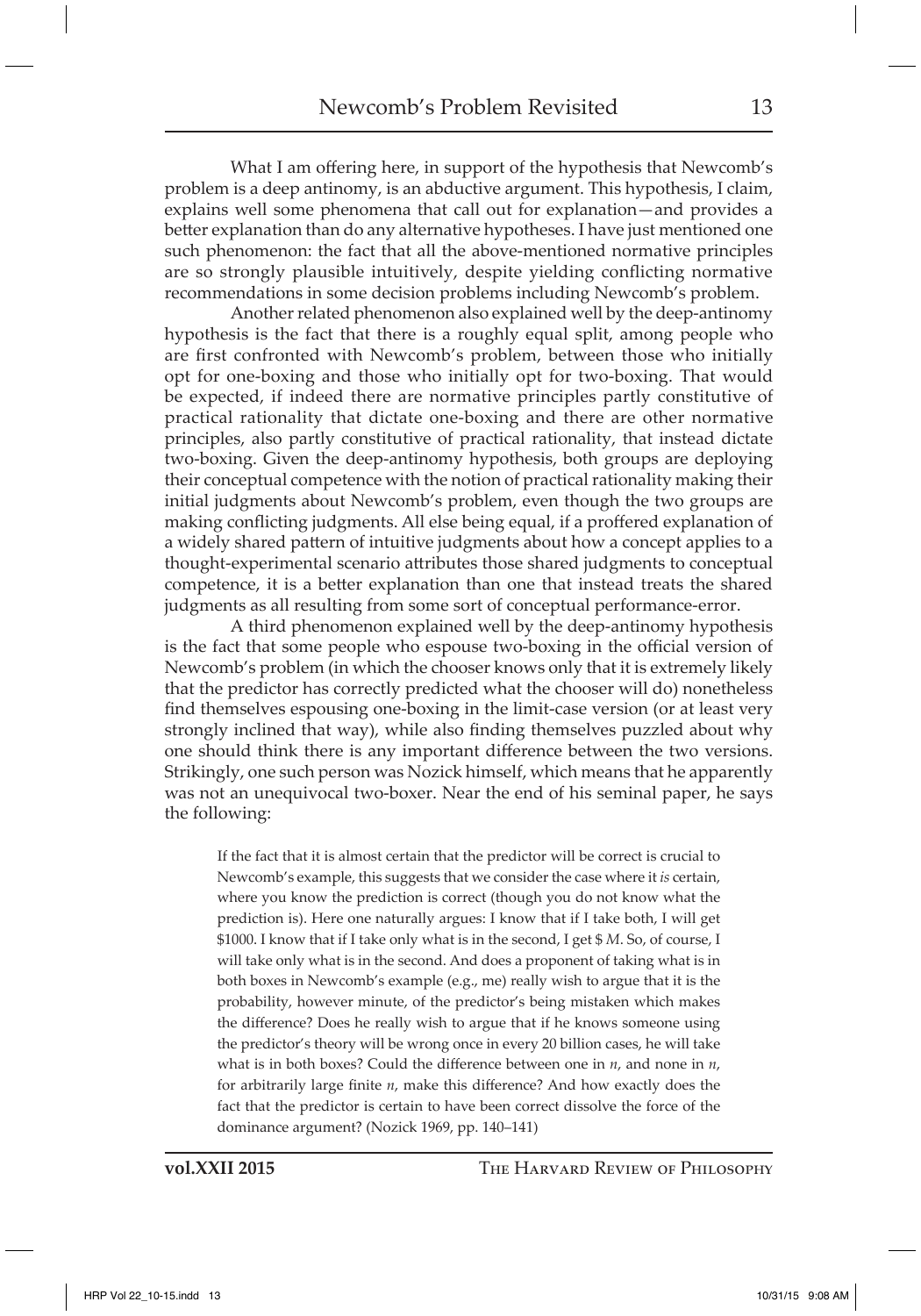Nozick leaves the questions in this passage unaddressed, while also strongly intimating that he himself fnds it obvious that one should choose only box 2 in the limit-case version. The deep-antinomy hypothesis explains well the sentiments and the puzzlement expressed in the passage, as follows. When Nozick says

Here one naturally argues: I know that if I take both, I will get \$1000. I know that if I take only what is in the second, I get \$ *M*. So, of course, I will take only what is in the second.

he is revealing an appreciation of the fact the normative principle L5 is partly constitutive of pragmatic rationality. (Opting for taking both boxes even in the limit case is a very hard bullet to bite.) When he acknowledges that he himself is a proponent of taking both boxes in the original version of Newcomb's problem, he is revealing an appreciation for the fact that the principles of dominance given causal independence are also partly constitutive of pragmatic rationality (although he does not take note of the distinction I have drawn between qualitative and quantitative dominance). When he asks

[D]oes a proponent of taking what is in both boxes in Newcomb's example (e.g., me) really wish to argue that it is the probability, however minute, of the predictor's being mistaken which makes the diference?

he is revealing an uncomfortable near-appreciation of the fact that normative principle G5 is partly constitutive of pragmatic rationality, alongside L5. And when he asks

And how exactly does the fact that the predictor is certain to have been correct dissolve the force of the dominance argument?

he is revealing an uncomfortable near-appreciation of the fact that the principles of dominance remain partly constitutive of pragmatic rationality even with respect to the limit-case version of Newcomb's problem. All this, taken together, constitutes a near-recognition of the admitedly disturbing truth: Newcomb's problem, in both the original version and the limit-case version, is a *deep* antinomy of practical reason.

Well, what *should* the agent choose, in either version of Newcomb's problem, given that diferent normative principles—each partly constitutive of pragmatic rationality—yield conficting prescriptions? And what exactly does this question even *mean*, given that unhappy situation? Perhaps one can do no better than appeal to whichever constitutive normative principles happen to exert a stronger psychological pull upon oneself: depending on how the psychological tug-of-war works out in one's own case, be a consistent one-boxer, or be a consistent two-boxer, or (like Nozick, evidently) be a two-boxer concerning Newcomb's original problem and a one-boxer concerning the limit-case version.

Speaking for myself, consistent one-boxing wins the psychological tug-of-war. Here is why. Regret is virtually inevitable in this decision situation: either I will take only the second box and then end up regreting having passed